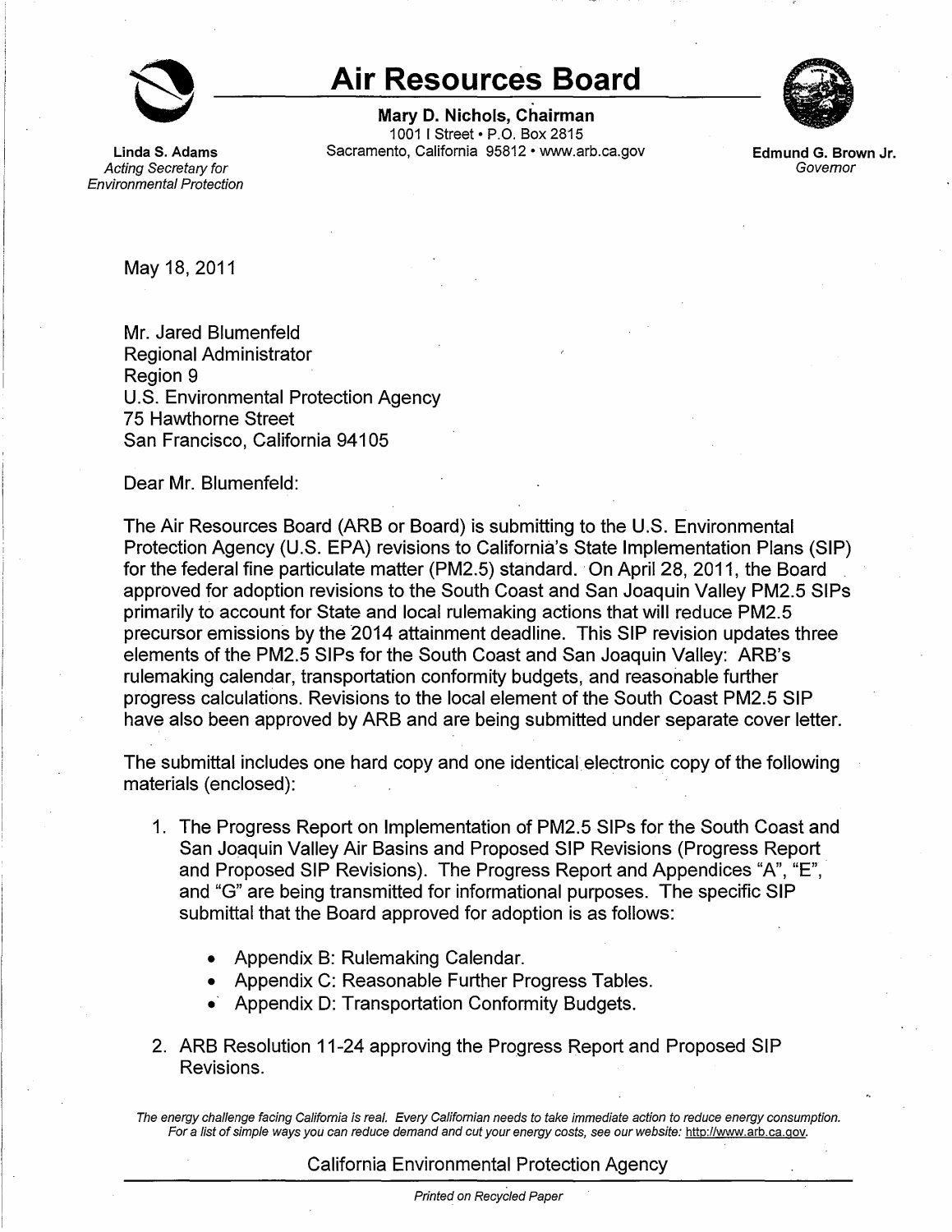Mr. Jared Blumenfeld May 18, 2011 Page 2

- 3. Executive Order S-11-010 finalizing the adoption of the Progress Report and Proposed SIP Revisions.
- 4. Public Hearing Notice evidence and transcripts of the April 28, 2011 ARB Board Hearing to consider approval of the Progress Report and Proposed SIP Revisions.
- 5. SIP completeness checklist.

If you have any questions, please call Ms. Lynn Terry, Deputy Executive Officer, at (916) 322-2739 or have your staff contact Mr. Douglas Ito, Chief, Air Quality and Transportation Planning Branch, at (916) 322-0285.<br>
Sincerely,<br>
James N. Godstene<br>
Executive Officer

Sincerely,

Executive Officer

**Enclosures** 

cc: (with enclosures 1-3 only)

Deborah Jordan, Director Region 9, Air Division U.S. Environmental Protection Agency 75 Hawthorne Street San Francisco, California 94105

Barry Wallerstein Executive Officer South Coast Air Quality Management District 21865 Copley Drive Diamond Bar, California 91765

Continued next page.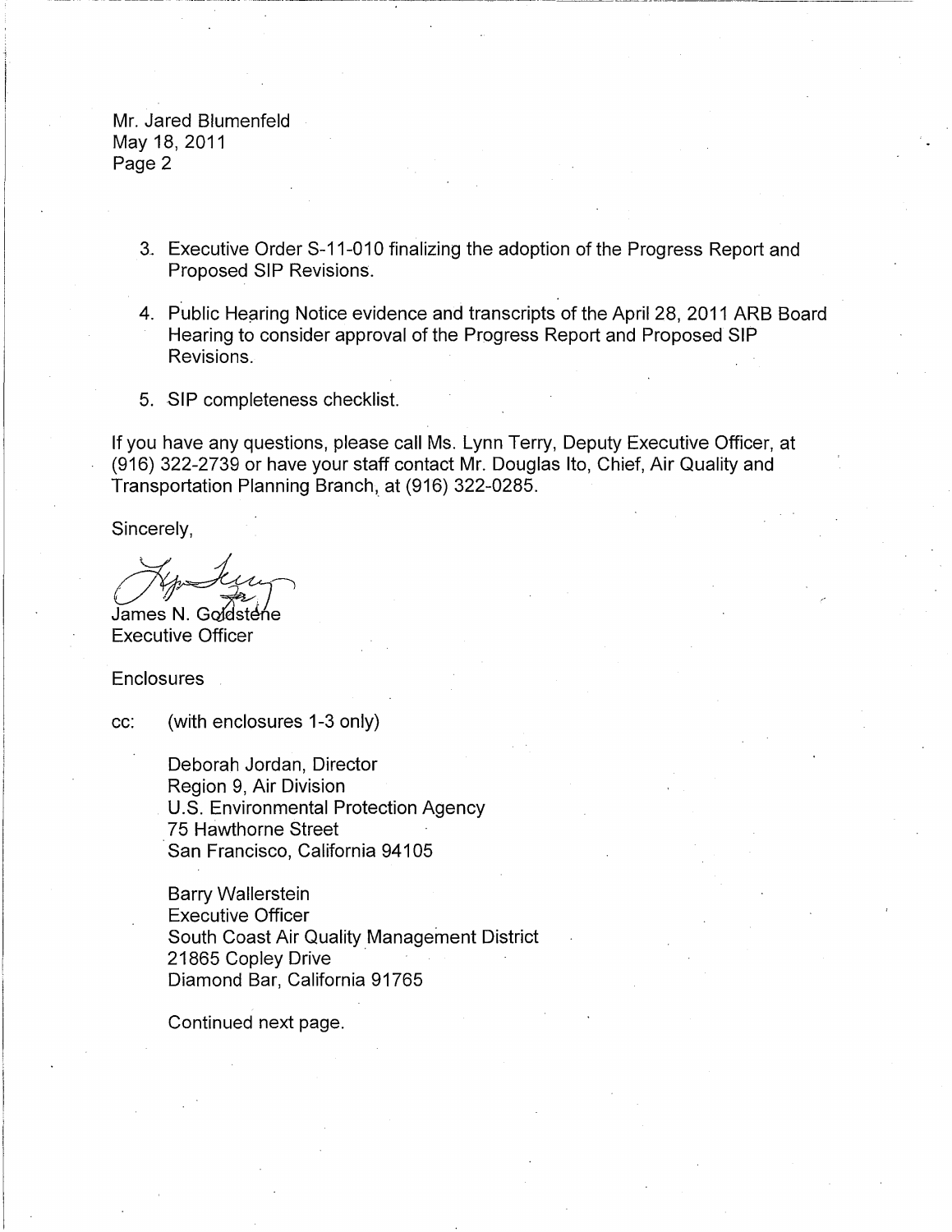Mr. Jared Blumenfeld May 18, 2011 Page 3

cc: (continued)

## Seyed Sadredin

Executive Director/Air Pollution Control Officer San Joaquin Valley Air Pollution Control District 1990 E. Gettysburg Avenue Fresno, California 93726

Hasan lkhrata Executive Director Southern California Association of Governments 818 West 7th Street, 12th Floor Los Angeles, California 90017

Tony Boren Executive Director Council of Fresno County Governments 2035 Tulare Street, Suite 201 Fresno, California 93721

Ronald Brummett Executive Director Kern Council of Governments 1401 19<sup>th</sup> Street, Suite 300 Bakersfield, California 93301

Terri King Executive Director Kings County Association of Governments 339 West "D" Street, Suite B Lemoore, California 93245

Patricia Taylor Executive Director Madera County Transportation Commission 2001 Howard Road, Suite 201 Madera, California 93637

Continued next page.